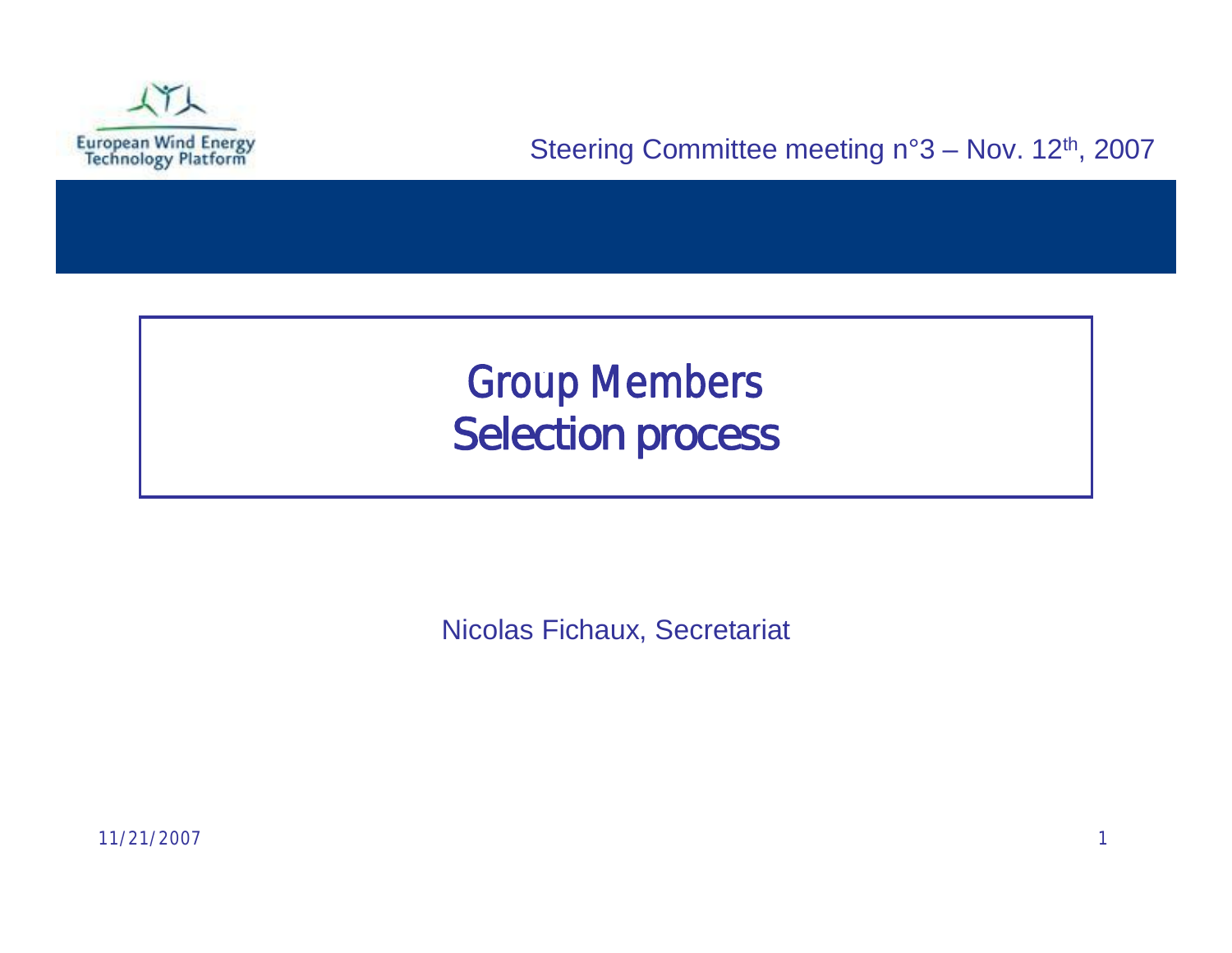



- q First Strategic Research Agenda and Market Deployment Strategy documents published in March 2008
	- § Promoted during EWEC
	- § Used as input for the SET-Plan
	- § Support to EC for next FP7 calls
	- § First Mirror Group meeting in April 2008

The whole TP agenda is based on this objective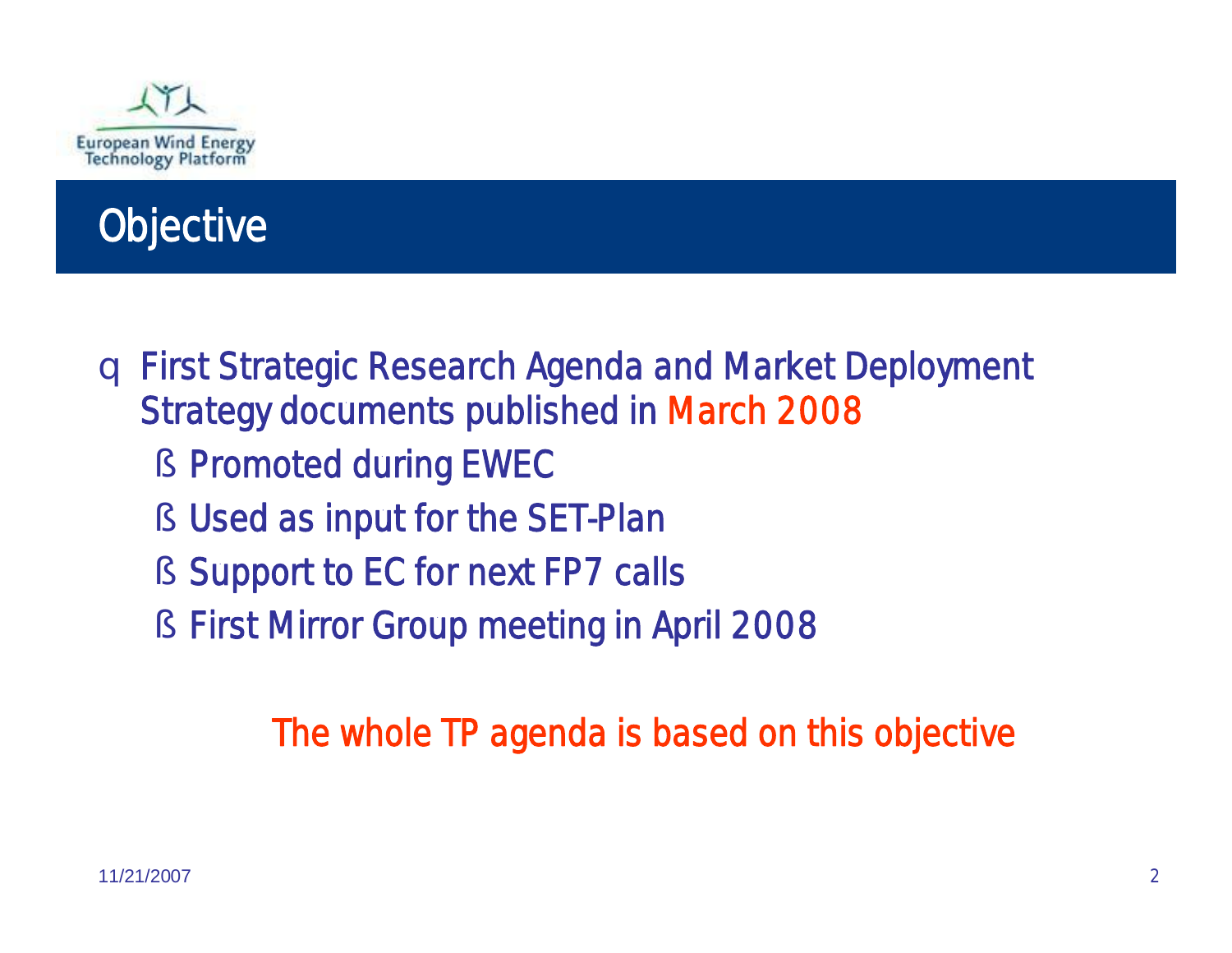

#### Expressions of Interest

- q Call for expression of interest:
	- § Launched in June 2007
	- § Extended until Sept. 16th
- q A few applications until the last few days (36 on Aug. 10th, 136 on Sept. 12th, 282 on Sept. 16th)

q Instruments used: massive emailing (22000 contacts) and personalized invitations

q Secretariat synthesized applications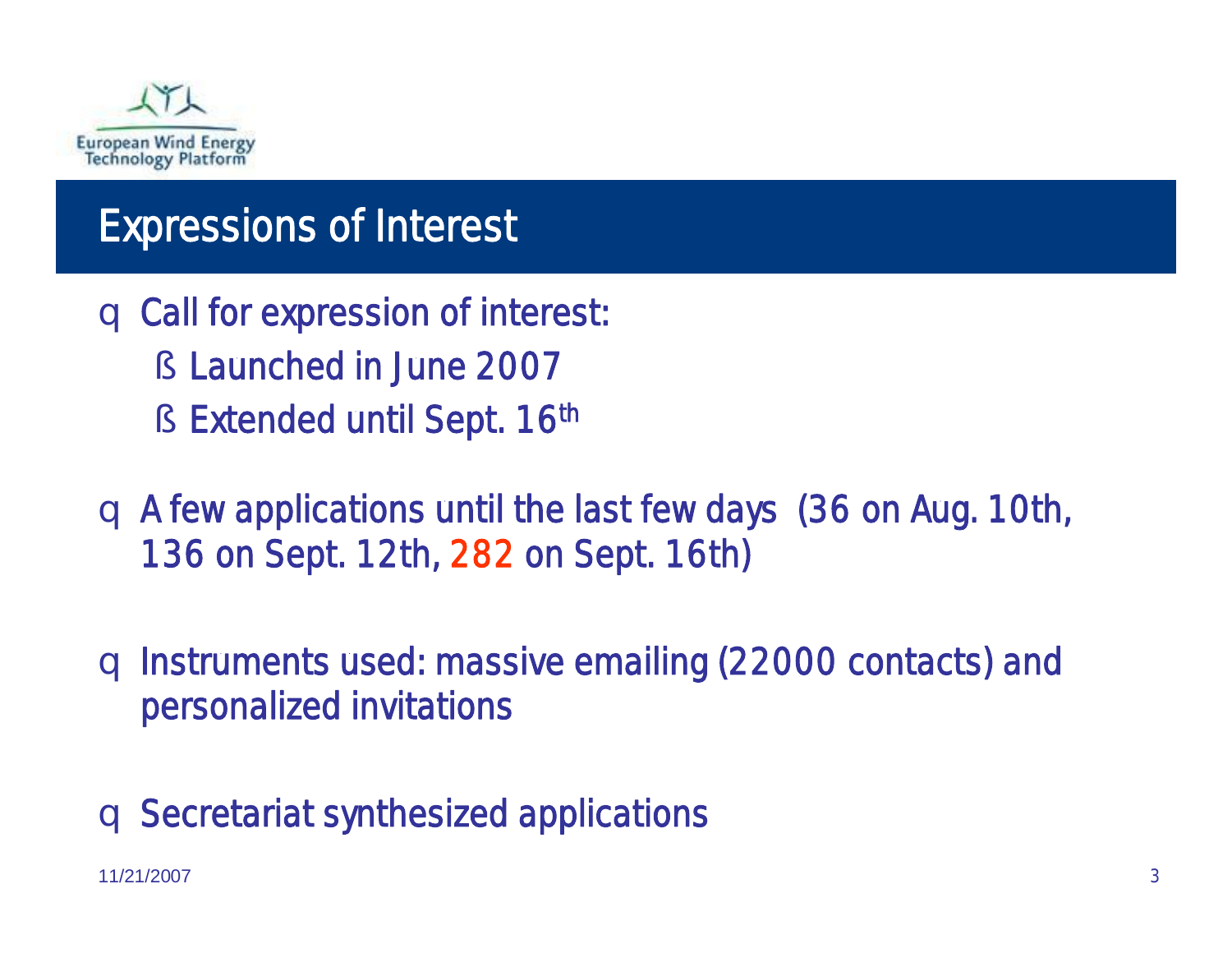

### Decision-making process

- q 1-month process:
	- § On basis of the applications, proposal by the Secretariat
	- § Chairmen modified proposal *(criterions on next slide)*
	- § Executive Committee proposed changes
	- § Final proposal sent to EC and Steering Committee
	- § EC sent comments, leading to some changes
	- § Final results published on Oct. 15<sup>th</sup>

All decision level involved on a short-time period 130 WG members, 153 TPWind members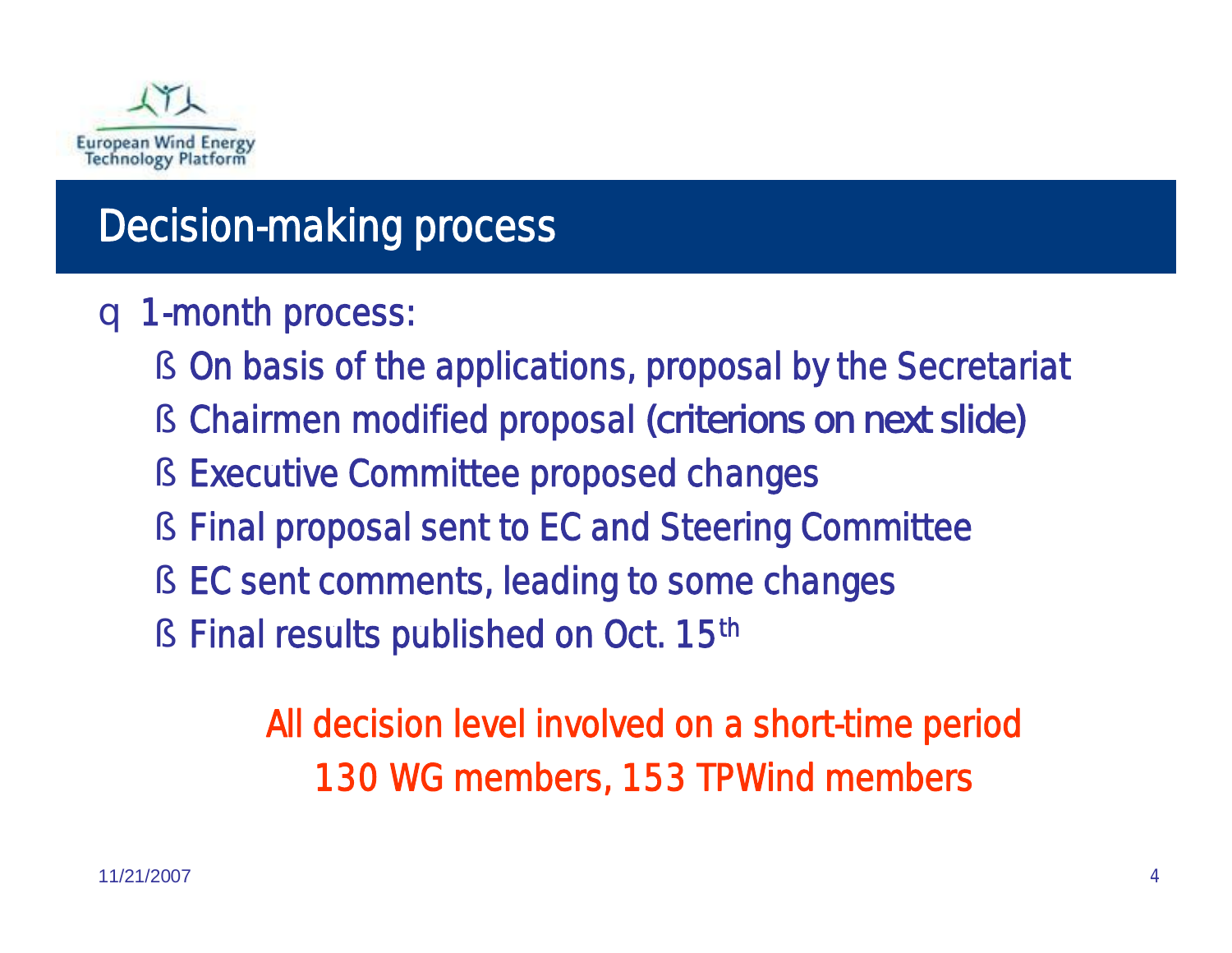

# Selection criterions

- q Balance in company category (consultancy, utility …), public/private sector and countries,
- q Impact of organization (global, European, national/local),
- q Size of the organization (number of people),
- q Level of the applicant (high-level, medium, low).
- q Modified balance between categories :
	- § WG1: consultancy and research laboratories,
	- § WG2: manufacturers and component suppliers,
	- § WG3: utilities,
	- § WG4: developers and consultancy,
	- § WG5: manufacturers, consultancy, developers, bank/ins.,
	- § WG6: Gov. and non-Gov. organisations, national associations, developers.

11/21/2007 5 q The Chairmen did their best to meet these requirements, with the received applications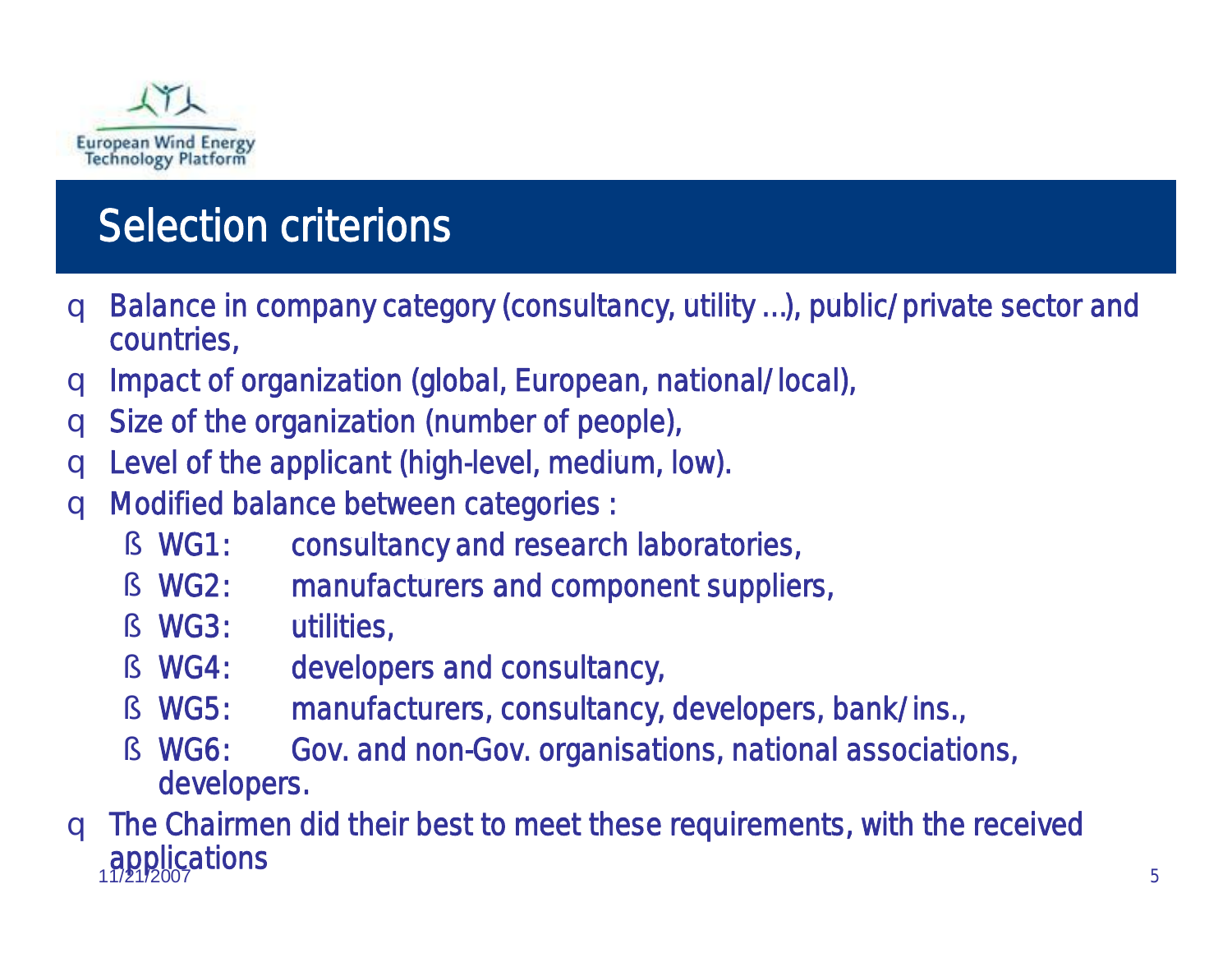

### Outcome of selection process

- q End of process on time to organise the General Assembly
- q Success: 130 high-level members representing the whole industry
- q 45% of applications selected. Criticisms from:
	- § Non-represented companies
	- § Persons selected for 2 Groups had to choose

q Changes in the Terms of Reference enable some flexibility